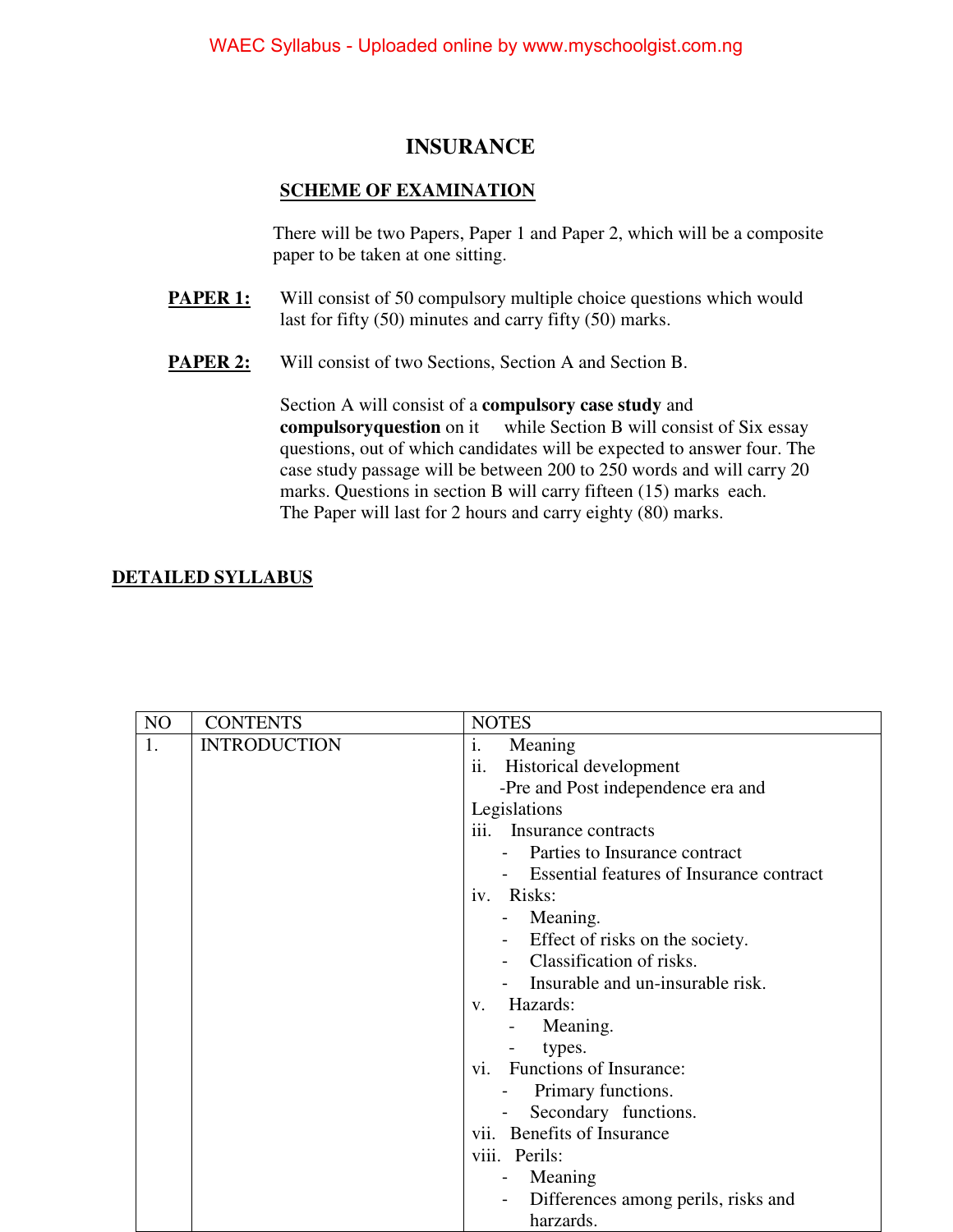| 2. | PRINCIPLES OF<br><b>INSURANCE:</b><br>(1) Insurable Interest<br>(2) Utmost Good Faith<br>(3) Proximate Cause<br>(4) Indemnity<br>(5) Subrogation<br>(6) Contribution | (1) Insurable Interest<br>i. Meaning<br>ii. Essential features of insurable interest<br>iii. Application of insurable interest in life<br>assurance<br>and property insurance<br>(2) Utmost Good Faith<br>i. Meaning<br>ii. Insured and insurer's duty of disclosure<br>iii. Breaches and effects<br>(3) Proximate Cause<br>i. Meaning<br>ii. Application of proximate cause on claims<br>$(4)$ Indemnity<br>i. Meaning<br>ii. Methods of providing indemnity by insurer<br>iii. Application of indemnity in property and<br>liability<br>insurance<br>$(5)$ Subrogation<br>i. Meaning<br>ii. Insurer's right under Subrogation<br>iii. Insured's duty under Subrogation<br>(6) Contribution<br>i. Meaning<br>ii. Application<br>iii. Conditions necessary for contribution |
|----|----------------------------------------------------------------------------------------------------------------------------------------------------------------------|-----------------------------------------------------------------------------------------------------------------------------------------------------------------------------------------------------------------------------------------------------------------------------------------------------------------------------------------------------------------------------------------------------------------------------------------------------------------------------------------------------------------------------------------------------------------------------------------------------------------------------------------------------------------------------------------------------------------------------------------------------------------------------|
| 3  | <b>DOCUMENTS USED IN</b><br><b>EFFECTING</b><br><b>CONTRACT</b><br>(1) Proposal Forms<br>(2) Cover Notes<br>(3) Certificate Of Insurance<br>$(4)$ Policy             | (1) Proposal Forms<br>i. Meaning<br>ii. Functions and uses<br>iii. Contracts where proposal forms are used<br>(2) Cover Notes<br>i. Meaning<br>ii. Contents of Cover notes<br>iii. Functions and uses of Cover notes                                                                                                                                                                                                                                                                                                                                                                                                                                                                                                                                                        |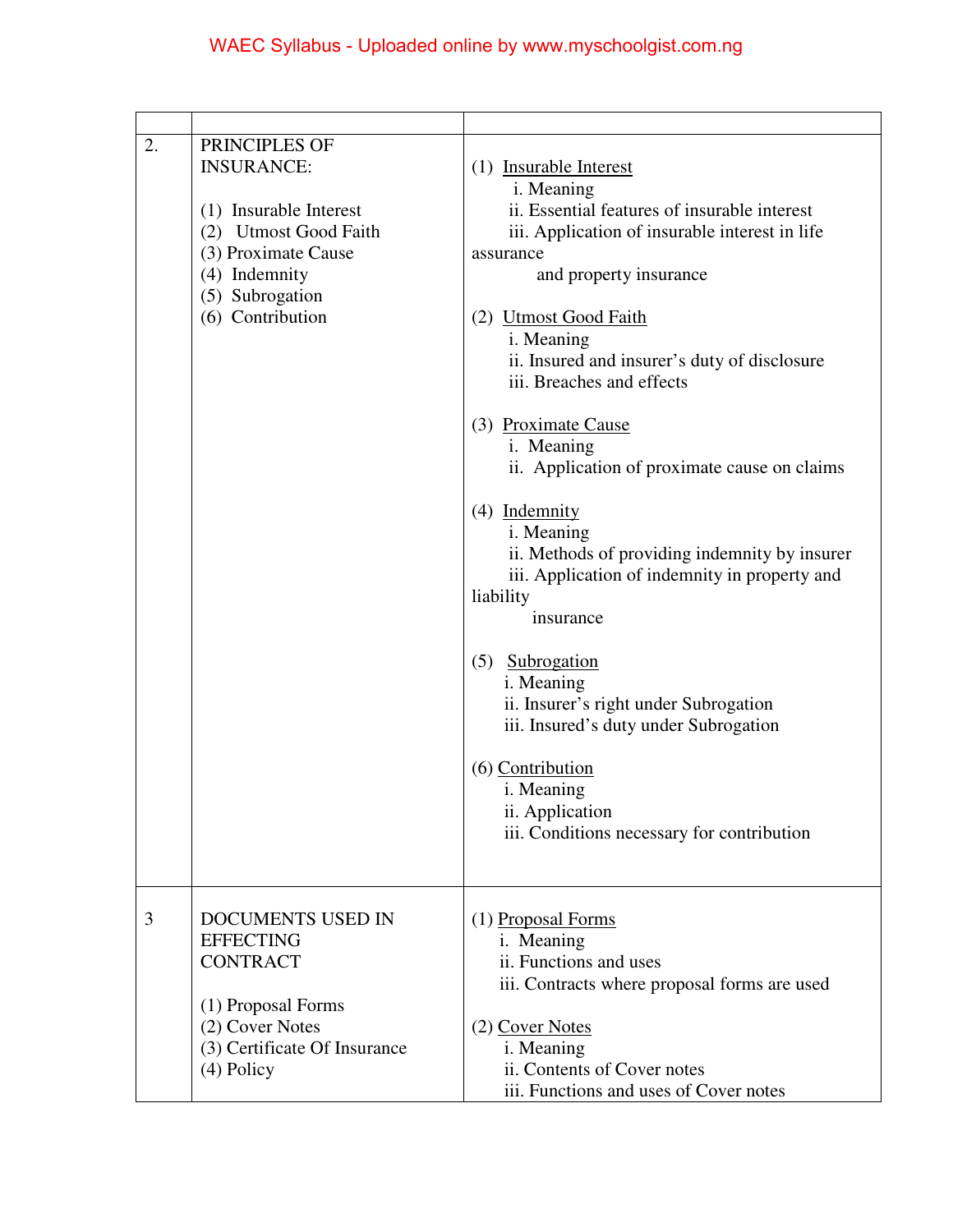|    |                                                                                                                          | Iv. Contracts where Cover notes are issued                                                                                                                                                                                                                                                                                                                                                                                                                                                                                                                                                                                         |
|----|--------------------------------------------------------------------------------------------------------------------------|------------------------------------------------------------------------------------------------------------------------------------------------------------------------------------------------------------------------------------------------------------------------------------------------------------------------------------------------------------------------------------------------------------------------------------------------------------------------------------------------------------------------------------------------------------------------------------------------------------------------------------|
|    |                                                                                                                          | (3) Certificate of Insurance<br>i. Meaning<br>ii. Certificate of Insurance in<br>Motor<br>Marine<br>Employer's liability<br>$(4)$ Policy<br>I. Meaning<br>ii. Component parts of a policy<br>iii. Parties to a policy                                                                                                                                                                                                                                                                                                                                                                                                              |
| 4. | <b>INSURANCE PRACTICE</b><br>1) Re- insurance<br>(2) Insurance Renewals<br>(3) Insurance Claims<br>(4) Insurance Premium | $(1)$ Re $-$ insurance<br>i. Meaning.<br>ii. Forms (Facultative and Treaty).<br>iii. Functions.<br>iv. Uses.<br>(2) Insurance Renewals<br>i. Meaning of renewal notice<br>ii. Renewal procedure<br>iii. Legal status of renewal notice<br>iv. No claim Discount (NCD)- meaning and<br>uses<br>v. Long term Agreement (LTA) – meaning and<br>uses<br>(3) Insurance Claims<br>i. Meaning of claims<br>ii. Claim procedure<br>Notification<br>Documentation (Claim forms)<br>Investigation<br>Discharge voucher<br>Payment<br>iii. Duties of the Insured and the underwriter in<br>claims<br>iv. Functions of Loss Assessors and Loss |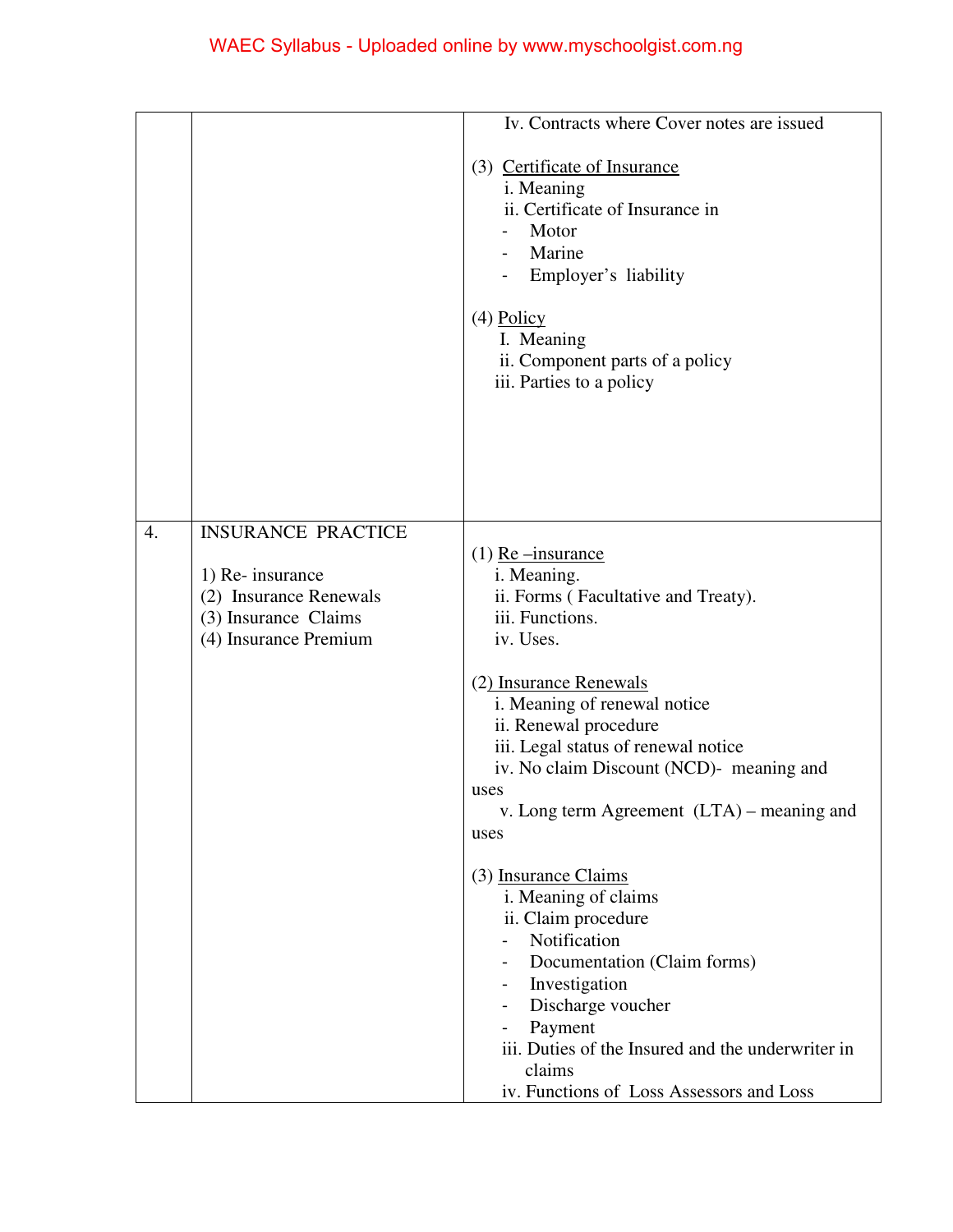|    |                                                                                                                                                                                                                                                                                                                                                                                                                                                                                                         | Adjusters.                                                                                                                                                                                                                                                                                                                                                                                                                                                                                                                                                                                                                                                          |
|----|---------------------------------------------------------------------------------------------------------------------------------------------------------------------------------------------------------------------------------------------------------------------------------------------------------------------------------------------------------------------------------------------------------------------------------------------------------------------------------------------------------|---------------------------------------------------------------------------------------------------------------------------------------------------------------------------------------------------------------------------------------------------------------------------------------------------------------------------------------------------------------------------------------------------------------------------------------------------------------------------------------------------------------------------------------------------------------------------------------------------------------------------------------------------------------------|
|    |                                                                                                                                                                                                                                                                                                                                                                                                                                                                                                         |                                                                                                                                                                                                                                                                                                                                                                                                                                                                                                                                                                                                                                                                     |
|    |                                                                                                                                                                                                                                                                                                                                                                                                                                                                                                         | (4) Insurance Premium<br>i. Meaning<br>ii. Factors to be considered when determining a<br>premium<br>iii. Factors responsible for loading premium<br>iv. Return premium<br>Partial and full return<br>Reasons for returning premium                                                                                                                                                                                                                                                                                                                                                                                                                                 |
|    |                                                                                                                                                                                                                                                                                                                                                                                                                                                                                                         |                                                                                                                                                                                                                                                                                                                                                                                                                                                                                                                                                                                                                                                                     |
| 6. | <b>NON - LIFE INSURANCE</b><br><b>PRODUCT</b><br>(1) Motor Insurance<br>(2) Fire Insurance<br>(3) Theft Insurance and<br><b>Burglary</b><br>Insurance<br>(4) Money Insurance<br>(5) Fidelity Guarantee<br>Insurance<br>(6) Engineering Insurance<br>(7) Marine Insurance<br>(8) Aviation Insurance<br>(9) Employer's liability<br>(10) Public liability<br>(11) Professional Indemnity<br>(12) Business Interruption<br><b>Insurance</b> (Consequential<br>loss)<br>(13) Personal Accident<br>Insurance | <b>Motor Insurance</b><br>(1)<br>i. Meaning<br>ii. Types of policies in Motor Insurance<br>Private car<br>Commercial vehicle<br>Motorcycle<br>Agricultural and Forestry vehicle<br>Special types (fork lifts, Tractors,<br>caterpillars)<br>iii. The scope of cover<br>- Act only<br>- Third party only<br>- Third party, fire and theft<br>- Comprehensive<br>vi. ECOWAS Brown Card (meaning and<br>uses)<br>Fire Insurance<br>(2)<br>i. Meaning<br>ii. Standard fire policy cover<br>iii. Special perils (earthquake, flood, riot and<br>strike)<br>iv. Properties covered<br>Building and its contents<br>Machinery and plant<br>$\blacksquare$<br><b>Stocks</b> |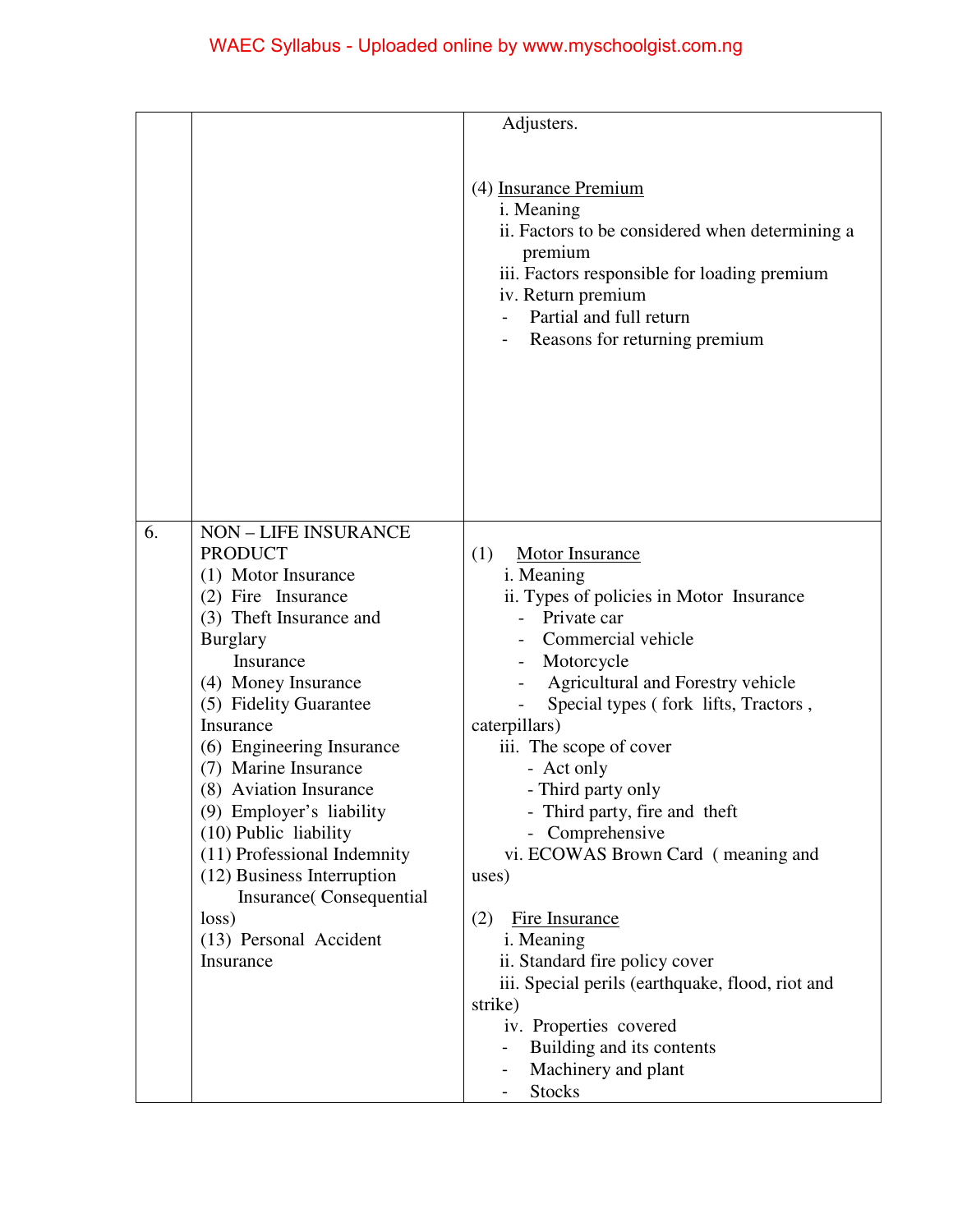| v. Buyers of fire insurance                          |
|------------------------------------------------------|
| Individuals                                          |
| Corporate bodies                                     |
| Government agencies                                  |
|                                                      |
| <b>Theft Insurance and Burglary Insurance</b><br>(3) |
| I. Meaning                                           |
| ii. Properties covered                               |
|                                                      |
| Household properties                                 |
| <b>Stocks</b>                                        |
| Machinery and Plants                                 |
| iii. Theft insurance and Burglary Insurance in       |
| business and private premises                        |
| iv. Differences between Theft Insurance              |
| and Burglary Insurance                               |
|                                                      |
| (4) Money Insurance                                  |
| i. Meaning                                           |
| ii. What constitutes money (cash, cheque,            |
|                                                      |
| postal                                               |
| order)                                               |
| iii. Types of cover available                        |
| In transit only                                      |
| - In safe or strong room after business hours        |
| In custody of a staff e g cashier                    |
|                                                      |
| (5) Fidelity Guarantee Insurance                     |
| i. Meaning                                           |
| ii. Types of policies in fidelity guarantee          |
| Insurance                                            |
| Named policy                                         |
| Position policy                                      |
|                                                      |
| <b>Blanket</b> policy                                |
|                                                      |
| iii.<br>Bond (meaning)                               |
| Differences between commercial<br>iv.                |
| guarantee                                            |
| and bonds.                                           |
|                                                      |
| <b>Engineering Insurance</b><br>(6)                  |
| i. Meaning                                           |
| ii. types of engineering Insurance                   |
| - Boiler                                             |
| - Explosion                                          |
| Computer all risks                                   |
| iii. Scope of Engineering Insurance                  |
|                                                      |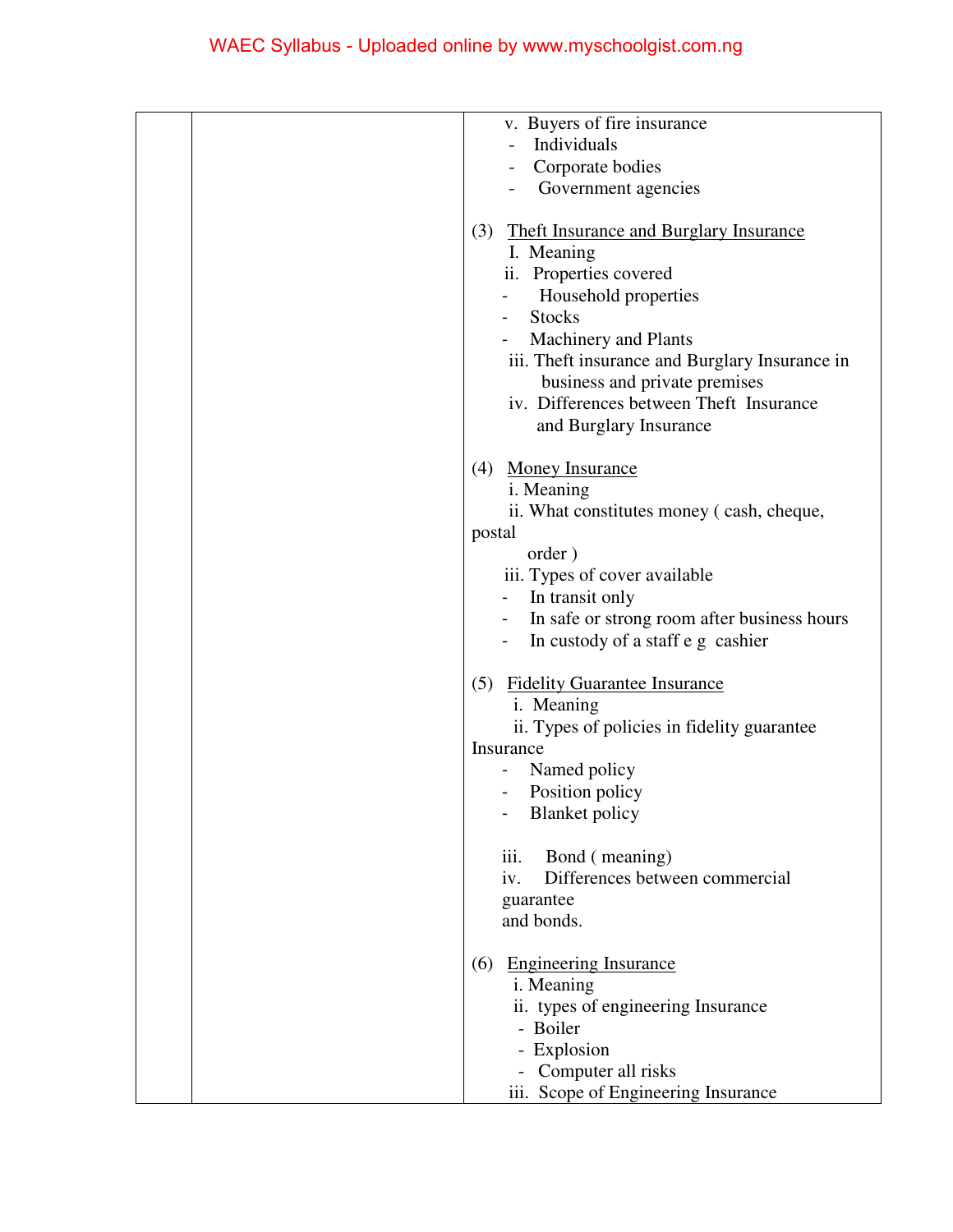| Material damage                             |
|---------------------------------------------|
| Liability cover                             |
|                                             |
| Marine insurance<br>(7)                     |
| i. Meaning                                  |
| ii. Marine perils                           |
| iii. Type of cover                          |
| Hull policy                                 |
|                                             |
| Cargo policy                                |
| Freight policy                              |
|                                             |
| (8)<br><b>Aviation Insurance</b>            |
| i. Meaning                                  |
| ii. Types of Aviation policy                |
| Aviation hull policy                        |
| Cargo policy<br>$\blacksquare$              |
| Freight policy                              |
| Liability arising from aircraft operation   |
| Liability to passengers and non-            |
| passengers                                  |
| iii. Aviation risks                         |
| iv. Factors affecting                       |
| v. International regulations of Aviation    |
| Insurance                                   |
| <b>Montrel Convention</b>                   |
| <b>Hague Rule</b>                           |
| Warsaw convention                           |
|                                             |
| (9) Employer's Liability                    |
| i. Meaning                                  |
| ii. Policy covered (employees compensation  |
|                                             |
| policy)                                     |
| iii. Level of benefits payable              |
| iv. Perils covered                          |
|                                             |
| (10) Public Liability Insurance             |
| Meaning<br>i.                               |
| ii.<br><b>Types</b>                         |
| Personal liability policy                   |
| Product liability policy                    |
| (11) Professional Indemnity                 |
| i. meaning                                  |
| ii. Professionals that require professional |
|                                             |
| indemnity                                   |
| (Doctors, Lawyers, Insurance brokers,       |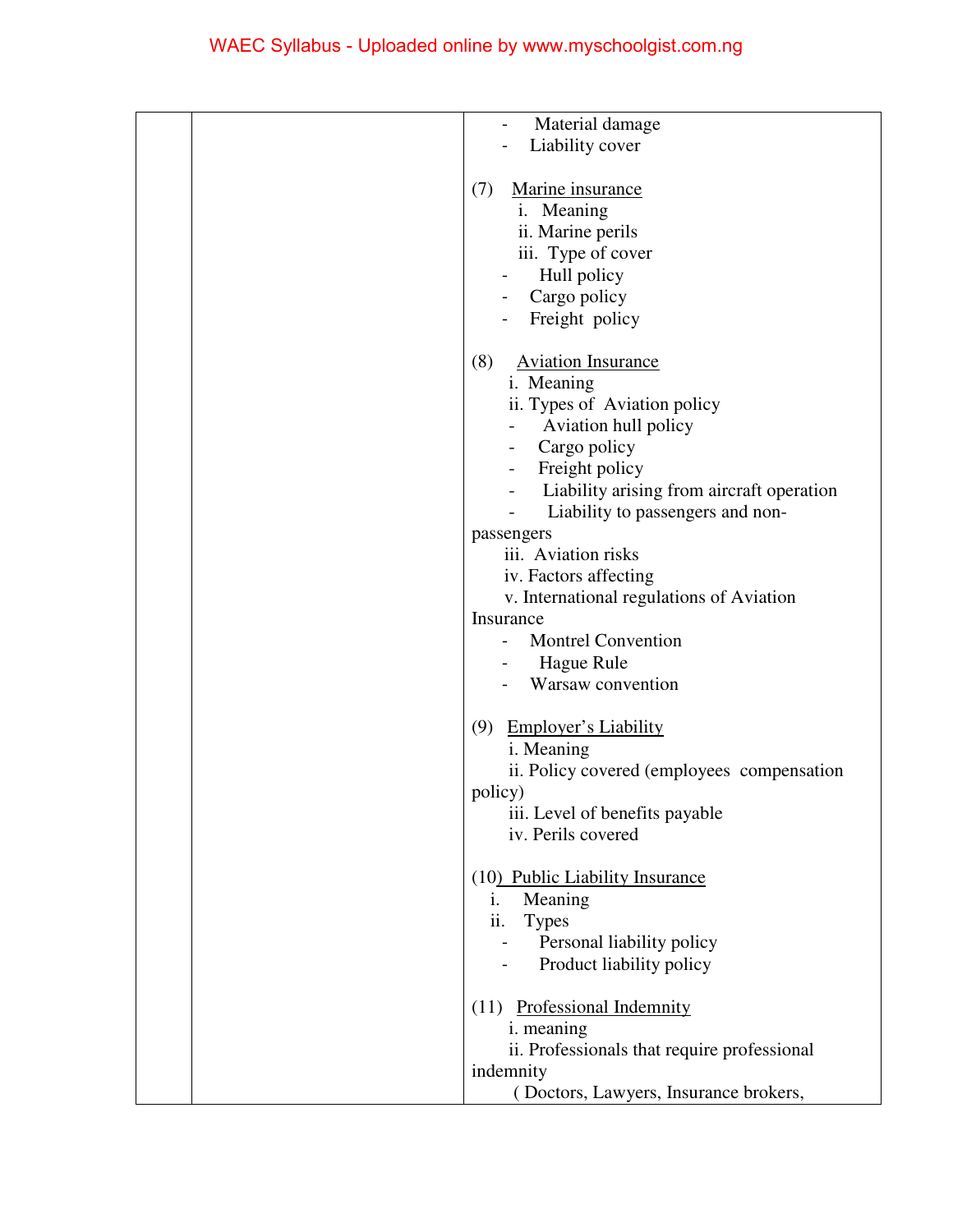|    |                             | Accountant,                                                                                                                                                                                                                                                                                                                                                   |
|----|-----------------------------|---------------------------------------------------------------------------------------------------------------------------------------------------------------------------------------------------------------------------------------------------------------------------------------------------------------------------------------------------------------|
|    |                             | Architects)                                                                                                                                                                                                                                                                                                                                                   |
|    |                             | (12) Business Interruption Insurance<br>i. Meaning (consequential loss)<br>ii. Causes of business interruption<br>Machinery breakdown<br>Fire Incident                                                                                                                                                                                                        |
|    |                             | (13) Personal Accident Insurance<br>i. Meaning<br>ii. Risks covered:<br>Death<br>Bodily injury<br>Permanent disability<br>Total temporary disability<br>Medical expenses<br>iii. Forms of personal Accident Insurance<br>(personal and group)<br>iv. Benefits (Death, Bodily Injury and medical<br>expenses)<br>v. Buys of personal and group accident policy |
| 7. | <b>INSURANCE MARKET</b>     | i. Meaning                                                                                                                                                                                                                                                                                                                                                    |
|    | (OPERATORS)                 | ii. Market Operators                                                                                                                                                                                                                                                                                                                                          |
|    |                             | (a) Insurance Companies                                                                                                                                                                                                                                                                                                                                       |
|    |                             | (b) Reinsurance Companies                                                                                                                                                                                                                                                                                                                                     |
|    |                             |                                                                                                                                                                                                                                                                                                                                                               |
|    |                             | (c) Insurance Intermediaries (Brokers and                                                                                                                                                                                                                                                                                                                     |
|    |                             | Agents)                                                                                                                                                                                                                                                                                                                                                       |
|    |                             | <b>Insurance Buyers</b><br>(d)                                                                                                                                                                                                                                                                                                                                |
|    |                             | Individual and private                                                                                                                                                                                                                                                                                                                                        |
|    |                             | Corporate and public institutions                                                                                                                                                                                                                                                                                                                             |
|    |                             | (e) Insurance Sellers                                                                                                                                                                                                                                                                                                                                         |
|    |                             | <b>Insurance Companies</b>                                                                                                                                                                                                                                                                                                                                    |
|    |                             | Re-insurance Companies                                                                                                                                                                                                                                                                                                                                        |
|    |                             | (f) Supporting Services (Assessor and Loss                                                                                                                                                                                                                                                                                                                    |
|    |                             | Adjusters)                                                                                                                                                                                                                                                                                                                                                    |
| 8. | <b>INSSURANCE REGULATOR</b> | (i) Meaning                                                                                                                                                                                                                                                                                                                                                   |
|    | (1) Nigerian Insurance      | (ii) Role/ Functions                                                                                                                                                                                                                                                                                                                                          |
|    | Association (NIA)           | (iii) Purpose                                                                                                                                                                                                                                                                                                                                                 |
|    |                             |                                                                                                                                                                                                                                                                                                                                                               |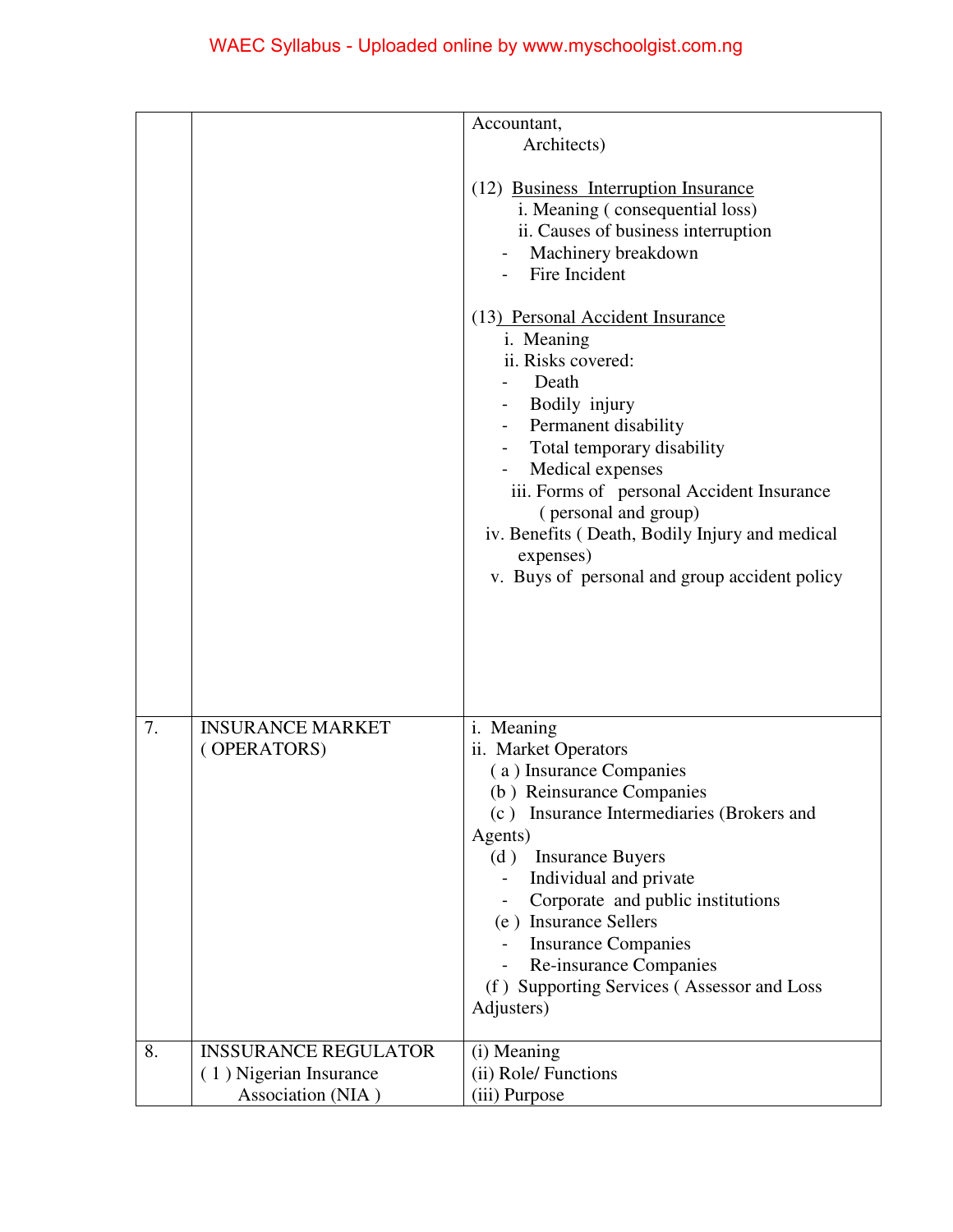|    | (2) Nigerian Council of<br>Registered<br><b>Insurance Brokers (NCRIB</b><br>$\mathcal{E}$<br>(3) Institute of Loss Adjusters<br>of<br>Nigeria (ILAN)<br><b>National Insurance</b><br>(4)<br>Commission (NAICOM)<br>(5) Chartered Insurance<br>institute<br>of Nigeria (CIIN) | (iv) Membership                                                                                                                                                                                                                                                                                                               |
|----|------------------------------------------------------------------------------------------------------------------------------------------------------------------------------------------------------------------------------------------------------------------------------|-------------------------------------------------------------------------------------------------------------------------------------------------------------------------------------------------------------------------------------------------------------------------------------------------------------------------------|
| 9. | <b>COMMON INSURANCE</b><br><b>TERMINOLOGIES</b>                                                                                                                                                                                                                              | Meaning of<br>i. Hazards<br>ii. Perils<br>iii. Concealment<br>iv. Disclosure<br>v. Days of grace<br>vi. Ex-gratia payment<br>vii. Extra- premium<br>viii. Endorsement<br>ix. Excepted perils<br>Subject matter of Insurance<br>X.<br>xi. Under Insurance<br>xii. Return Premium<br>xiv. Surrender Value<br>Cover note.<br>XV. |

### **SUGGESTED READING LIST**

- 1. Insurance for Beginners ByOLoyede, F. A. and Rauf-Lawal, S. A.
- 2 Introduction to Insurance By Robert Ngarakwe and Dr. Nwezeaku, N. C.